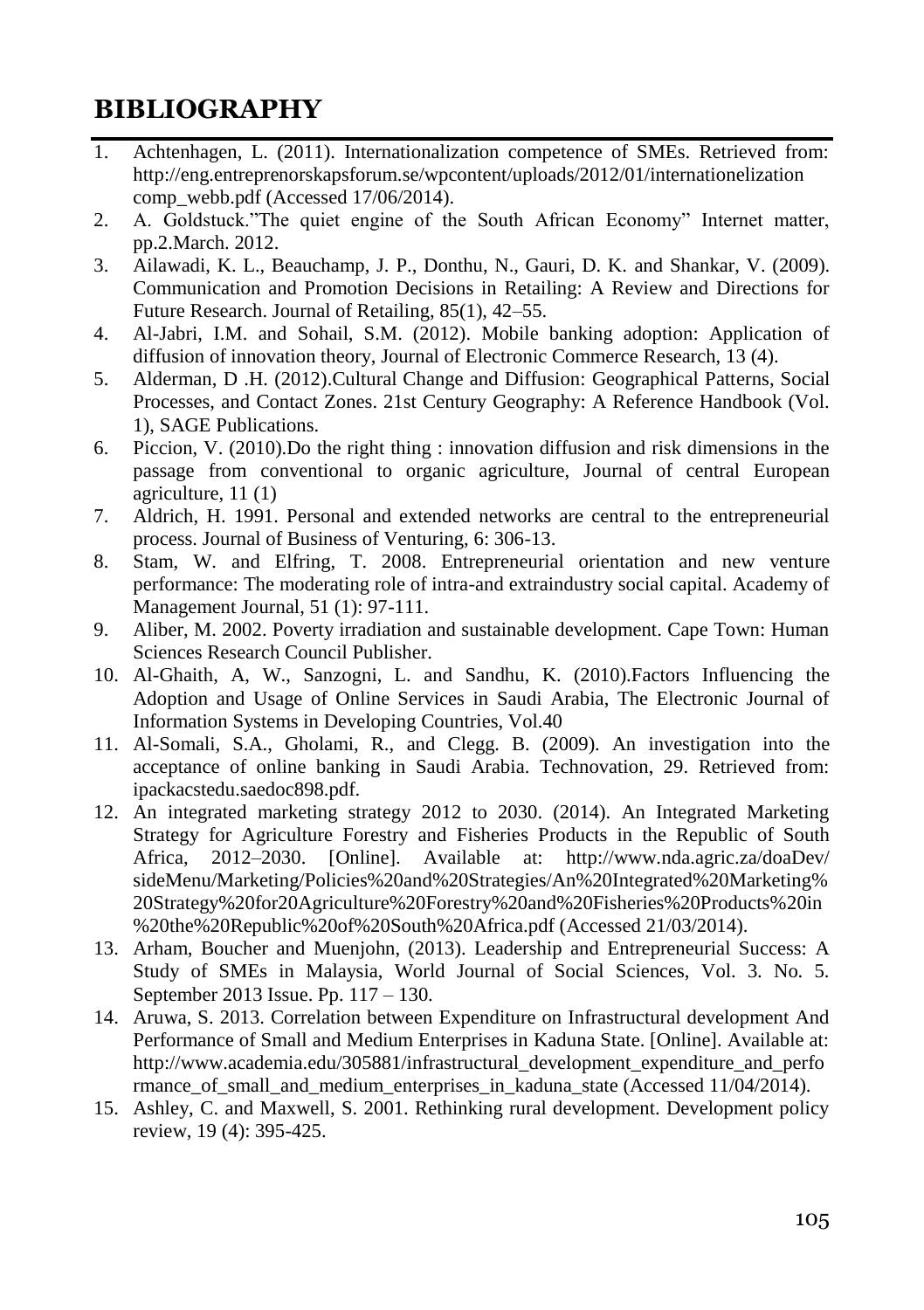- 16. Awolusi, F. (2012). The Impacts of Social Networking Sites on Workplace Productivity, Journal of Technology, Management, and Applied Engineering, 28 (1).
- 17. Azad, N., Nobahari, S., Bagheri, H., Esmaeeli, M. and Rikhtegar, M. (2013). An exploration study on factors influencing green marketing. Management Science Letters, 3(5), 1367.
- 18. Babakal, E., Yavas, U. and Haahti, A. 2006. European Business Review, 18 (1): 4-13.
- 19. Bad, P., Patel, C, Patel, V and Tare, D. 2013. Rural Entrepreneurship [Online]. Available at: http://www.scribd.com/doc/27594118/Rural-Entrepreneurship (Accessed 06/08/2014).
- 20. Badroodien, A. 2005. Enterprise training in post-apartheid South Africa. Journal of Education and Work, 18 (1):85-110.
- 21. Baumback, C. M. 1985. How to operate a small business. 7th edition. Englewood Cliffs, New Jersey: Prentice-Hall.
- 22. Bala, S. M. H. 2009. Nature and strategy of product innovations SMEs: a case studybased comparative perceptive of Japan and India. Journal of Innovation, Management, policy and practice, 11 (1): 104.
- 23. Baker, M. J. 2003. The marketing book. 5th edition. Oxford: Butterworth-Heinemann.
- 24. Banerjee, P. (2005). Corporate Governance and Competence in SME's in India. CACCI Journal, Vol. 1, 2005
- 25. Baron, D. P. 2006. Business and Its Environment. 5th edition. Upper Saddle River: Pearson Education.
- 26. Beaver, G. 2001. Small business, entrepreneurship and enterprise development. Financial Times, Prentice Hall: Harlow.
- 27. Beck, T., Kunt, D. A. and Maksimovic, V. 2006. The Influence of Financial and Legal institutions on firm's size. Journal of banking and finance, 30 (11):2995-3015.
- 28. Becherer, R. C., Halstead, D. and Haynes, P. (2001). Marketing Orientation in SMEs: 1 – 17. Journal of Research in Marketing and Entrepreneurship, 3(1).
- 29. Bellamy, L. C. 2009. Strategy formulation in SMEs: indications from a longitudinal study. International Journal of Entrepreneurship and Small Business, 8 (4): 534-549.
- 30. Benedikter, S., Waibel, G. and Birtel, S. 2013. Local Entrepreneurship in Vietnam's Rural Transformation. A Case Study from the Mekong Delta. (Online) Available at: http://mpra.ub.uni-muenchen.de/49866/1/MPRA\_paper\_49866.pdf (Accessed 15/10/2015).
- 31. Berry, A. 2008. The role of the small and medium enterprise sector in Latin America and similar developing economies. [On line]. Available at: http://diplomacy.shu.edu/jornal/new/pdf/VIIIINo1/berry.pdf. (Accessed 25/07/2008).
- 32. Best, R. J. 2000. Market-Based management: Strategies for growing customer value and profitability. 2nd edition. Upper Saddle River: Prentice Hall.
- 33. Bhatia, B. S. and Batra, G. S. 2003. Entrepreneurship and small business management, New Delhi: Deep and Deep Publications.
- 34. Bilimoria, K. 2007. Bottled for business: The less gassy guide to entrepreneurship. Chichester: Capstone Publishing Ltd.
- 35. Binedell. N. 2008. Pretoria University aims to nurture entrepreneurs. [On line]. Available at: http://www.ioliobs.co.za/article\_view.php?fArticleId=4731278. (Accessed 27/11/2008).
- 36. Brand, R.P, Schutte, C. and du Preez, N.D. 2013. Small Business Development: Improving Sustainability through Networked-Enterprises. University of Stellenbosch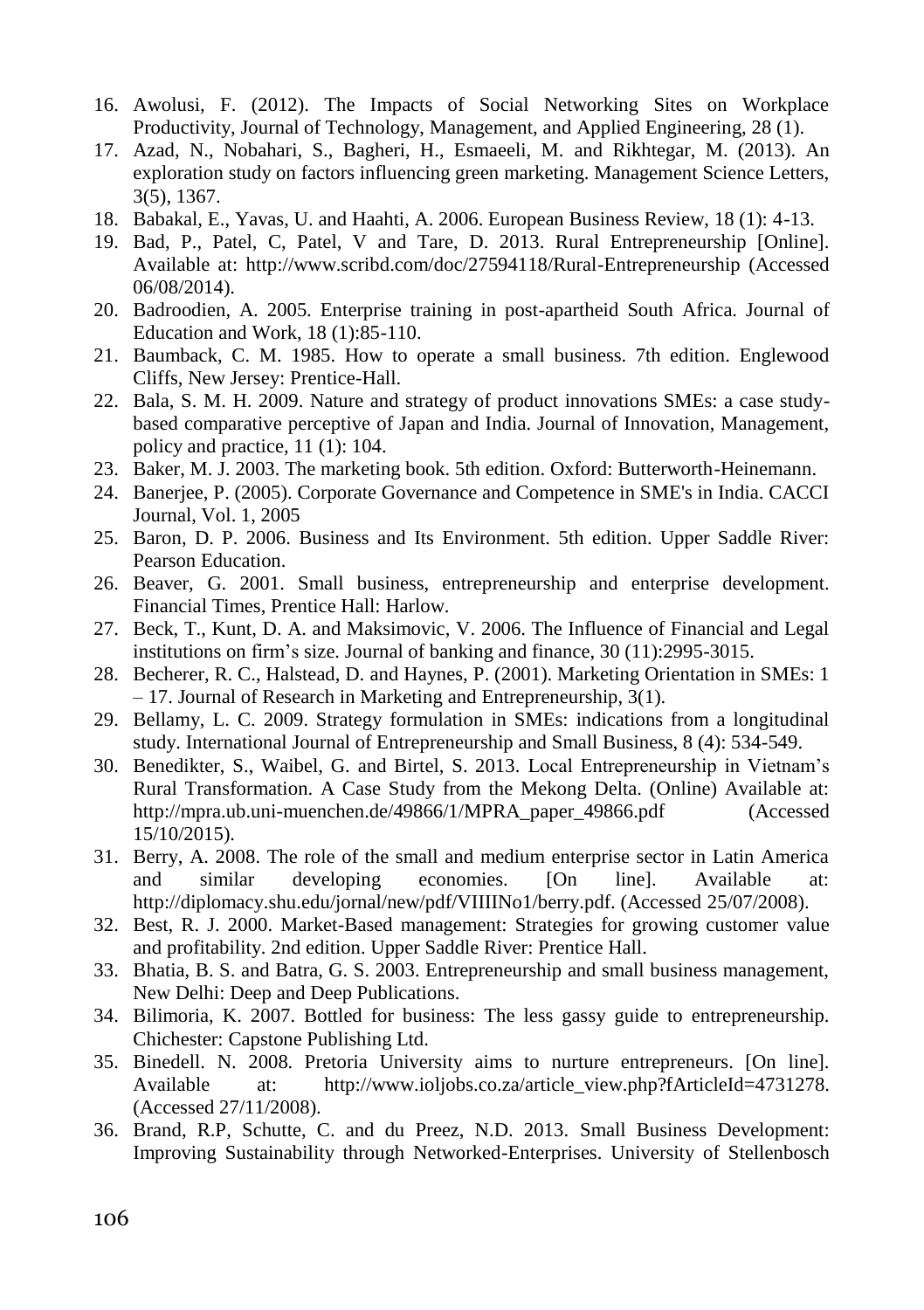Department of Industrial Engineering Working Paper. [Online] Available at: http://www.indutech.co.za/attachments/ 147\_Small%20Business%20Development.pdf. (Accessed 13/03/2014).

- 37. Brassington, F. and Pettitt, S. 2007. Essentials of marketing. 2nd edition. Harlow: Prentice Hall.
- 38. Brooks, I. and Weatherston, J. 2000. The business environment: Challenges and Changes. 2nd edition. London: Pearson Education Limited.
- 39. Bolton, B. and Thompson, J. 2000. Entrepreneurs: Talent, Temperament, Technique. Oxford: Butterworth-Heinemann.
- 40. Boston, S. 2009. Formal and informal networking in small business in the media industry. International journal of entrepreneurship and management Journal, 5 (3): 12
- 41. Booth, G. and Protais, J. 2000. The economic role of women in agricultural and rural development: promoting income-generating activities. [On line]. Available at: http://www.cta.int/pubs/erw/english\_intro.pdf. (Accessed 19/07/2008).
- 42. Booyens, I. 2011. Are Small, Medium, and Micro-Sized Enterprises Engines of Innovation? The Reality in South Africa." Science and Public Policy, 38 (1):67-78.
- 43. Boyd, H.W.JR., Walker, O.C.JR. and Larreche, J. 1995. Marketing management: A strategic decision-making approach.3rdedition. New York: McGraw-Hill Education.
- 44. Boyd, H.W.JR., Walker, O.C. Jr. and Larreche, J. 1995. Marketing management: A strategic approach with a global orientation, 2nd Ed. Chicago: Irwin.
- 45. Boyd, M. and Ellison, B. (2007) Social networks sites: definition, history and scholarship, Journal of Computer-Mediated Communication, 13 (1).
- 46. Bukhari, S. S. (2011). Green Marketing and its impact on consumer behaviour. European Journal of Business and Management, 3(4), 1.
- 47. Buthelezi, P. 2005. SMEs' ad spends versus a good return. Enterprise, November: 74.
- 48. Butler, D. 2006. Enterprise planning and development: small business start-up survival and growth. Oxford: Butterworth-Heinemann.
- 49. Bwisa, H. and Ngugi, J.N. 2013.Factors influencing growth of group owned small and medium enterprises: a case of one village one product enterprises, International Journal of Education and Research, 1 (8).
- 50. Cant, M., Wiid, J. (2013). Establishing The Challenges Affecting South African SMEs. International Business and Economics Research Journal, 12(6):707-715.
- 51. Carter, S. and Jones-Evans, D. 2000. Enterprise and Small Business (Principles, practice and policy. New York: Pearson Education Limited.
- 52. Carroll, A. B. and Buchholtz, A. K. (2000). Business and Society, Ethics and Stakeholder Management, South-Western Publishing, Cinn., Ohio.
- 53. Carson, D. and Gilmore, A. (2000). Marketing at the interface: not 'what?' but 'how? Journal of Marketing Theory and Practice, 8(2), 1-7.
- 54. Chatman, D., Altman, I. and Johnson, T. 2008. Community entrepreneurial climate: An analysis of small business owner's perceptions. Journal of Rural and Community Delopementent, 3 (1): 1-76.
- 55. Chaston, I. 1999. New marketing strategies. London: SAGE Publication LTD.
- 56. Chen, T. B. and Chai, L. T. (2010). Attitude towards the environmental and green products: Consumer perspective. Management science and engineering, 4 (2), 27-39.
- 57. Chiware, E. R. and Dick, A. 2008. The use of ICTs in Namibia's SME sector to access business information services. The Electronic Library, 28 (2): 145-157.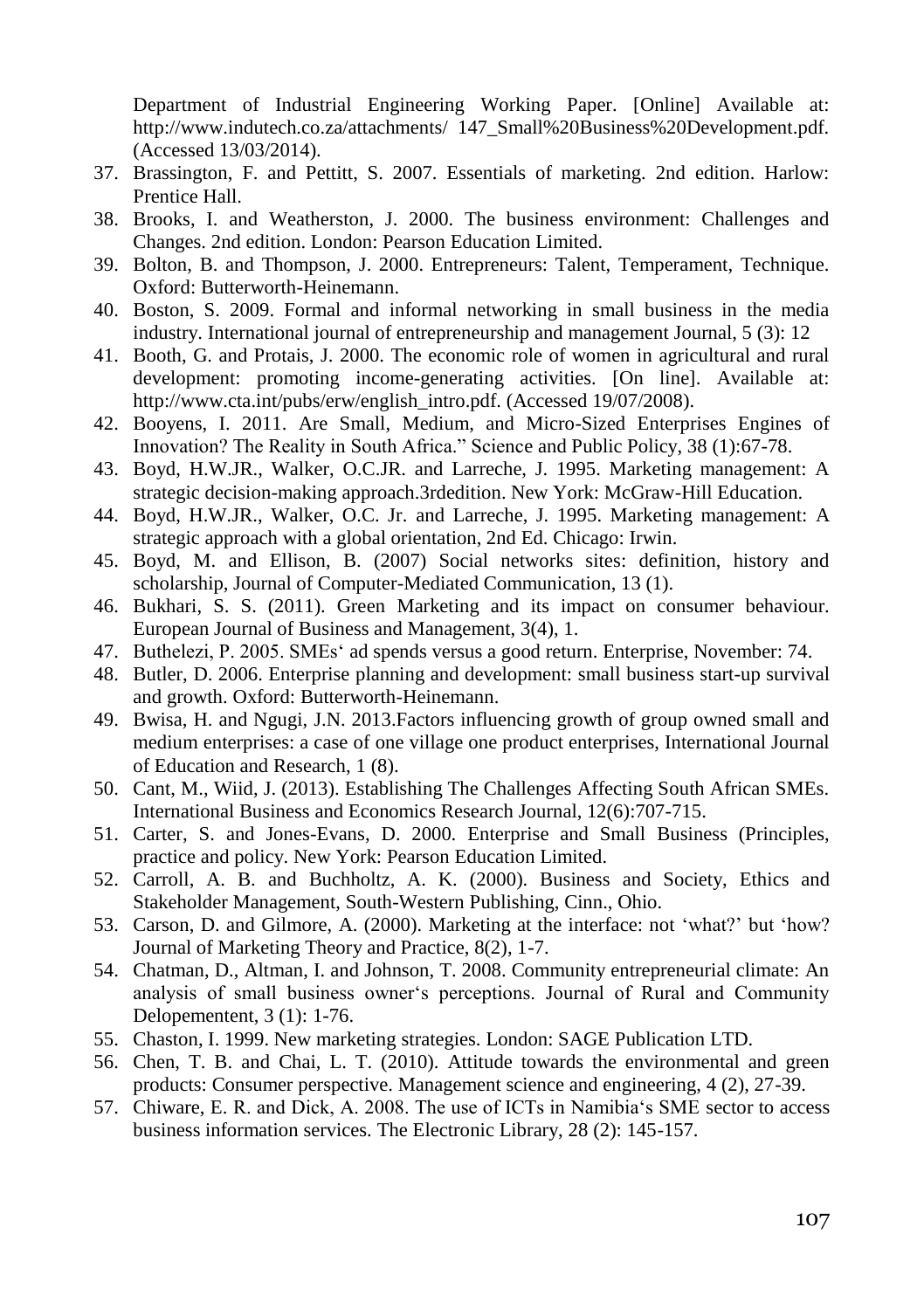- 58. Christina, C. B., Papastathopoulos, A. and Tsagris, M. (2011) The influence of webbased enterprise systems on SMEs' Internationalization process. International bulletin of business administration, (12).
- 59. Clow, K. E. and Baack, D. 2004. Integrated advertising, promotion and marketing communications. 2nd edition. Upper Saddle River: Pearson Education.
- 60. Coddington, W. (1993). Environmental marketing: positive strategies for reaching the Green consumer, New York: McGraw-Hill.
- 61. Consoli, D. (2012). Literature analysis on determinant factors and the impact of ict in SMEs. Procedia - social and behavioral sciences, 62: 93–97.
- 62. Danson, M. and Whitam, G. 1999. SMEs Networking and learning. Bristol Business School Teaching and Research Review, 3: 1-10.
- 63. Da Silva, C. V. 1990. An analysis of the use of performance guarantees and retention funds in the building industry in South Africa. Research report. Johannesburg: University of the Witwatersrand.
- 64. Diale, A. J. 2008. Government support for small, micro and medium enterprises (SMME's) as a venture for business and economic development in South Africa. [On line]. Available at: http://www.iaabd.org/2009\_iaabd\_proceedings/track7m.pdf. (Accessed 30 /06/2009).
- 65. Dieden, S. 2007. The SME boom in rural South Africa-links to electricity and telephony. Paper presented at the Nordic Conference in Development Economics, Copenhagen, 18-19 June: 2-34.
- 66. Dacko, S. G. 2006. Narrowing the skills gap for marketers of the future. Marketing Intelligence and Planning, 24 (3): 283-295.
- 67. Davis, S. E. M. and Long, D. D. 1999. Women entrepreneurs: What do they need? Business and Economic Review, 45 (4): 25-26.
- 68. Deakins, D. 1996. Entrepreneurship and small firms. London: McGraw-Hill.
- 69. Deakins, D., Mochrie, R and Galloway, L. (2004). Rural business use of information and communications technologies (ICTs): a study of the relative impact of collective activity in rural Scotland. Strategic change, 13 (3): 139–150.
- 70. Dearing, J.W. (2009). Applying Diffusion of Innovation Theory to Intervention Development. Retrieved from: www.ncbi.nlm.nih.gov.
- 71. Deligiannaki, A. and Ali, M. (2011). European, Mediterranean and Middle Eastern Conference on Information Systems, Cross-Cultural Influence on Diffusion and Adoption of Innovation: An Exploratory Case Study to Investigate the Social-Cultural Barrier, May 30-31, Athens, Greece.
- 72. Deller, S. C., Tsai, T. H., Marcouiller, D. W. and English, D. B. K. 2001. The role of amenities and quality of life in rural economic growth. American Journal of Agricultutural Economics, 83 (2): 352-365.
- 73. Department of Trade and Industry. 1995. White paper on national strategy for the development and promotion of small business in South Africa. Government Gazette, March 28. Cape Town: Government Printers.
- 74. Dlodlo, N. and Dhurup, M. 2010. Barriers to e-marketing adoption among small and medium enterprises (SMES) in the Vaal triangle. Acta commercii, 167.
- 75. Doyle, P. and Stern, P. 2006. Marketing management and Strategy. 4th edition. Cape Town: Financial Times Prentice Hall.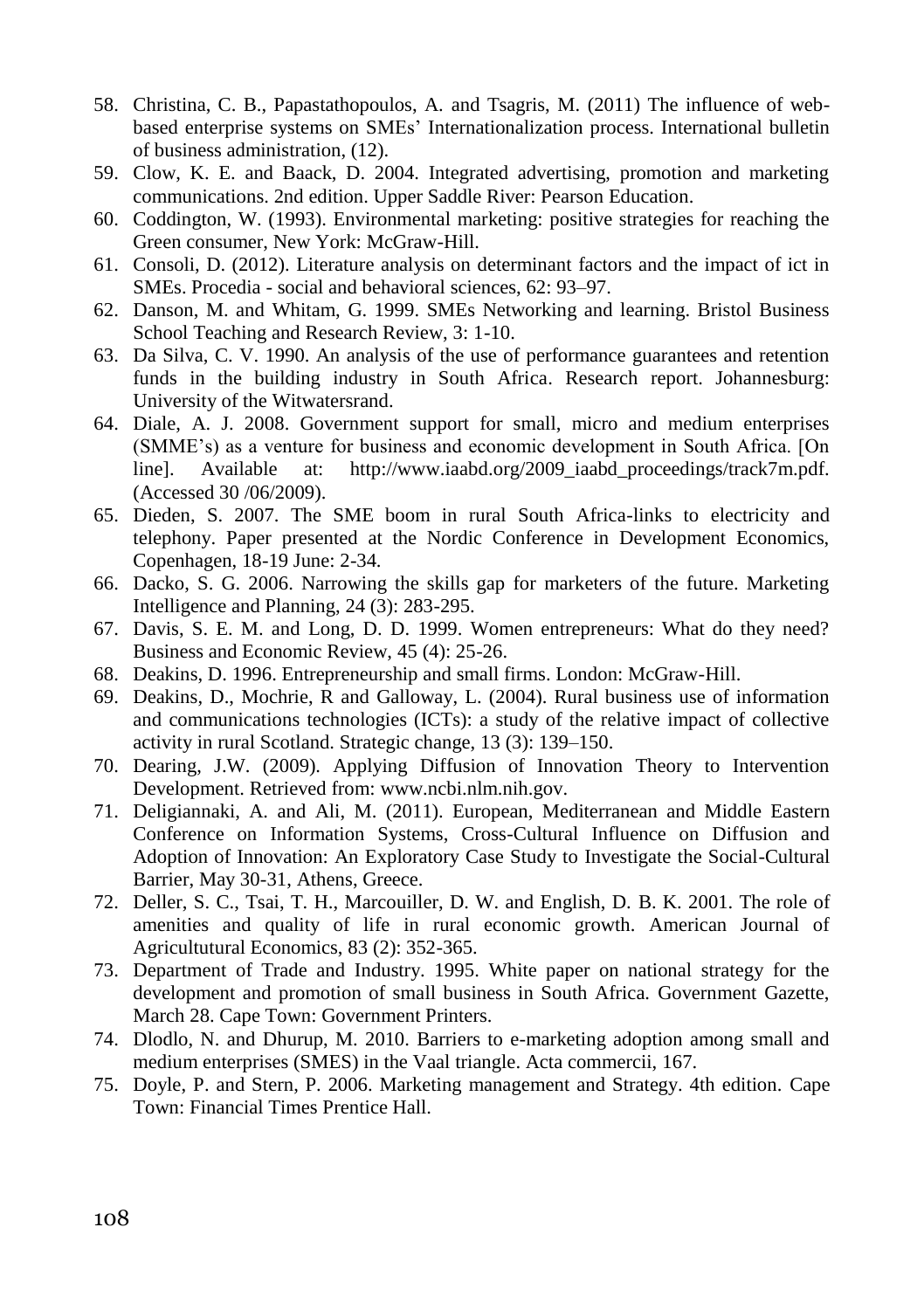- 76. Du, H., Whinston, A.B., Lu, T., and Liu, J. (2010). An empirical study of consumer adoption on mobile data services (MDS) in China. Second International Conference on Multimedia and Information Technology.
- 77. Dubois , B. (1972).A Cultural Approach to the Study of Diffusion and Adoption of Innovations, in SV - Proceedings of the Third Annual Conference of the Association for Consumer Research, eds. Venkatesan, Chicago, IL: Association for Consumer Research.
- 78. Egan, V. 2009. Environmental constraints on small enterprises in Tanzania: A case study of the retail electrical, retail clothing and travel industries in Dar Es Salaam. [On line]. Available at: http://www.iaabd.org/2009\_iaabd\_proceedings/track7b.pdf. (Accessed 6/07/2009).
- 79. Engel, D. (2008). Three stages to a greener company. [Online]. Available at: http://www.harmoniousliving.co.za. (Accessed 19/04/2014).
- 80. Epstein, K. A. 2006. Marketing: made easy. Madison: Entrepreneur Press.
- 81. Esposito, A. (2013). Insights about integrated marketing communication in small-andmedium-sized Italian enterprises. Business Systems Review, 2(1), 80-98.
- 82. EU Rural Review. 2011. EU Rural Review: The Magazine from the European Network for Rural Development. [Online]. Available at: http://enrd.ec.europa.eu/enrdstatic/fms/pdf/ED5808AC-994A-47AD-928F-0D3088716910.pdf (Accessed 23-09- 2015).
- 83. Fakoti, O. and Asah, F. 2011. The Impact of Firm and Entrepreneurial Characteristics on Access to Debt Finance by SMEs in King Williams' Town, South Africa. International Journal of Business and Management, 6 (8):170-179.
- 84. Fatoki O., Garwe, D. (2010). Obstacles to the growth of new SMEs in South Africa: A Principal component analysis approach. African Journal of Business Management 4(5): 729-738.
- 85. Fao.Org. (2010). Marketing information systems. [Online]. Available at: www.fao.org/docrep/w3241e/w3241e0a.htm (Accessed 18/08/2014).
- 86. Fauscette, M. 2010. Culture Drives Innovation. Retrieved from: http://www.mfauscette. com/software\_technology\_partn/2010/07/culturedrives-innovation.htm.
- 87. Feinstein, M. 2003. Global player, Proudly South African does SMEs proud, Enterprise, March: 18-19.
- 88. Fernie, J. Fernie, S. and Moore, C. 2004. Principles of retailing. Oxford: Elsevier Butterworth-Heimann.
- 89. Fieldsend, A. and Nagy, J. 2006. Constraints on rural entrepreneurship in Eastern Hungary. Journal of Central European Agriculture, 17 (3): 529.
- 90. Finistera do Paco, A., Raposo, M. and Filho, W. (2009). Identifying the green consumer: A segmentation study. Journal of Targeting, Measurement and Analysis for Marketing, 17(4), 17–25.
- 91. Ford, D. 2002. The business marketing course: Managing in complex networks. New York: John Wiley and Sons.
- 92. Forsyth, P. 2003. Marketing and selling professional services: practical approaches practice development, 3rd edition. London: Kogan Page.
- 93. Frese, M. (Ed.). 2000. Success and failure of micro business owners in Africa: a psychological approach. Westport, London: Quorum books.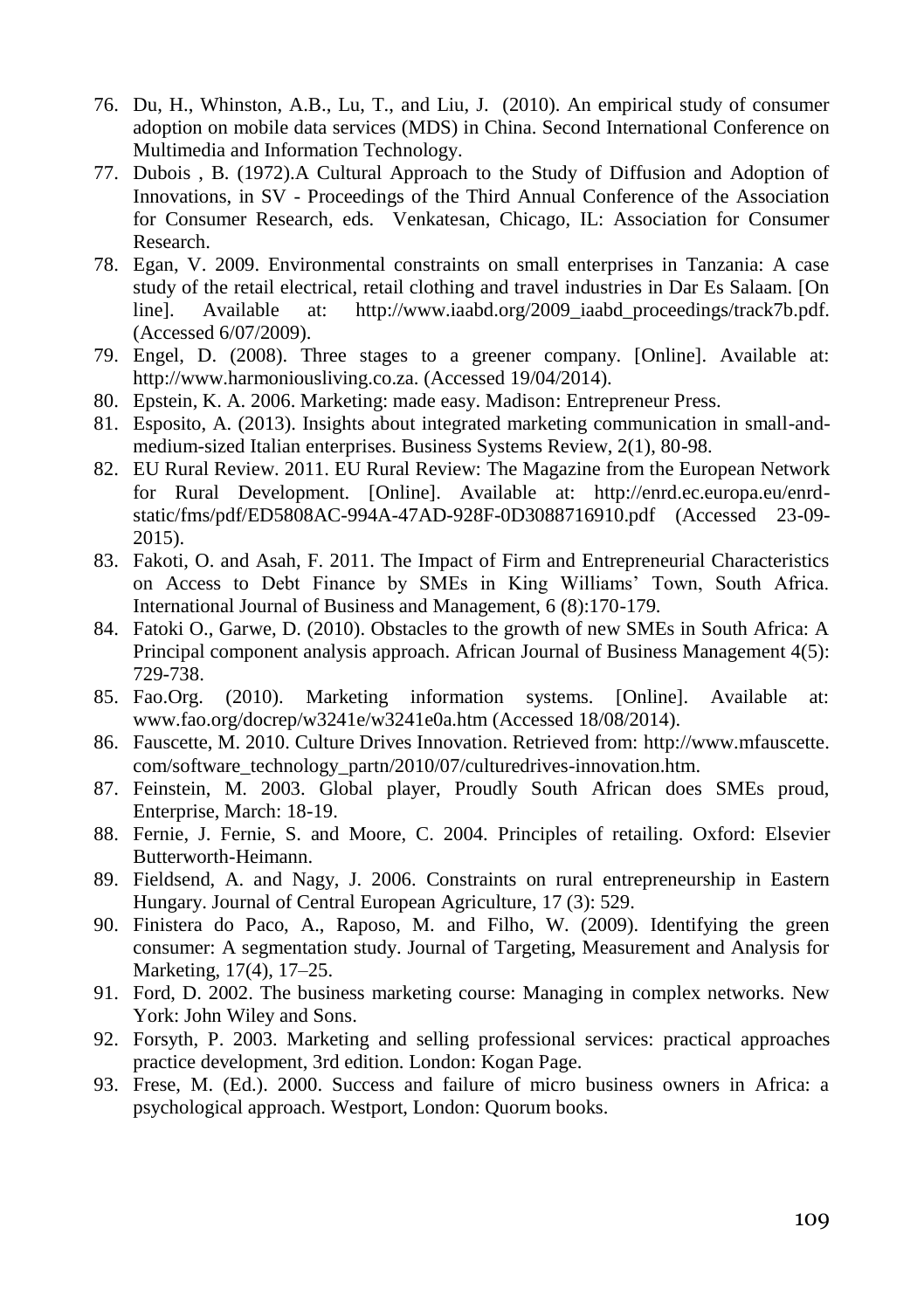- 94. Fuller-love, N., Midmore, P., Thomas, D. and Henley, A. 2006. Entrepreneurship and rural economic development: a scenario analysis approach. International Journal of Entrepreneurial Behaviour and Research, 12 (5): 289-305.
- 95. Gabrielli, V. and Balboni, B. (2010). SME Practice towards Integrated Marketing Communications. Marketing Intelligence and Planning, 28(3), 275-290.
- 96. Gale, F. (2006). Regulating the market in an Era of globalization: Global governance via the forest stewardship council. [Online]. Available at: http://eprints.utas.edu.au/ 455/1/APSA-06-ForestGovernance.pdf?origin=publication\_detail (Accessed 26/02/2014).
- 97. Garavan, T. N. and O'Cinneide, B. 1994. Entrepreneurship education and training programmes: A review and evaluation - part 1. Journal of European Industrial Training, 81(8): 3-12.
- 98. Ghazali, A. 2005. Small firm owner-managers' networks in tourism and hospitality. International Journal of Business and Society, 1 July: 1-10.
- 99. Gibb, A. A. 1993. Enterprise Culture and Education, International Small Business Journal, 11 (3): 11-34.
- 100. Gilmore, A., Carson, D. and Grant, K. 2001. SME marketing in practice. Marketing<br>Intelligence and Planning. 19 (1). [On line]. Available at: Intelligence and Planning, 19 (1). [On line]. Available at: http://www.emeraldinsight.com/Insight/viewPDF.jsp;jsessionid=87FC0011DD70817A 42257E2BD5A1E2A8?Filename=html/Output/Published/EmeraldFullTextArticle/Pdf/ 0200190101.pdf.
- 101. Global Entrepreneurship Monitor. 2011. 2010 Global report. Babson College, Univesidad del desarrollo and London business school. Retrieved from: http://www.germconsortium.org/docs/download/266.
- 102. Greene, P. and Brown, T. E. 1997. Resources needs and the dynamic capitalism typology. Journal of Business Venturing, 8 (2): 25-40.
- 103. Groucutt, J. 2005. Foundation of marketing. New York: Palgrave MacMillan.
- 104. Gurmeet, S. H. (2013). A study of evolution and practice of green marketing by various companies in India. International Journal of Management and Social Sciences Research, 2(7), 49-56.
- 105. Haan, H. C. 2001. Training for work in the informal sector: New evidence from Eastern and Southern Africa, International training centre of the International Labour Organization, Turin, Italy.
- 106. Hallberg, K. 2003. A market-oriented strategy for small and medium enterprises, discussion paper no. 40. International Finance Corporation, Washington: The World Bank.
- 107. Harrison, M.L. and Gibson, S.G. 2006. Determining the Common Problems of Early Growth of Small Businesses in Eastern North Carolina, SAM Advanced Management Journal 71(2): 39-45.
- 108. Hashi, I. 2001. Financial and Institutional Barriers to SME Growth in Albania: Results of an Enterprise Survey. MOCT-MOST, 11(3), 221 – 238. [Online]. Available at: http://dx.doi.org/10.1023/A:1013157127524 (Accessed 11/10/2015).
- 109. Hashem, T. and Al-rifai, N. (2011). The influence of applying green marketing mix by chemical industries companies in three Arab States in West Asia on consumer's mental image. International Journal of Business and Social Science, 2(3), 92.
- 110. Haung, X. and Brown, A. (1999). An analysis and classifications of problems in small business. International Small Business Journal, 18(1), 75-85.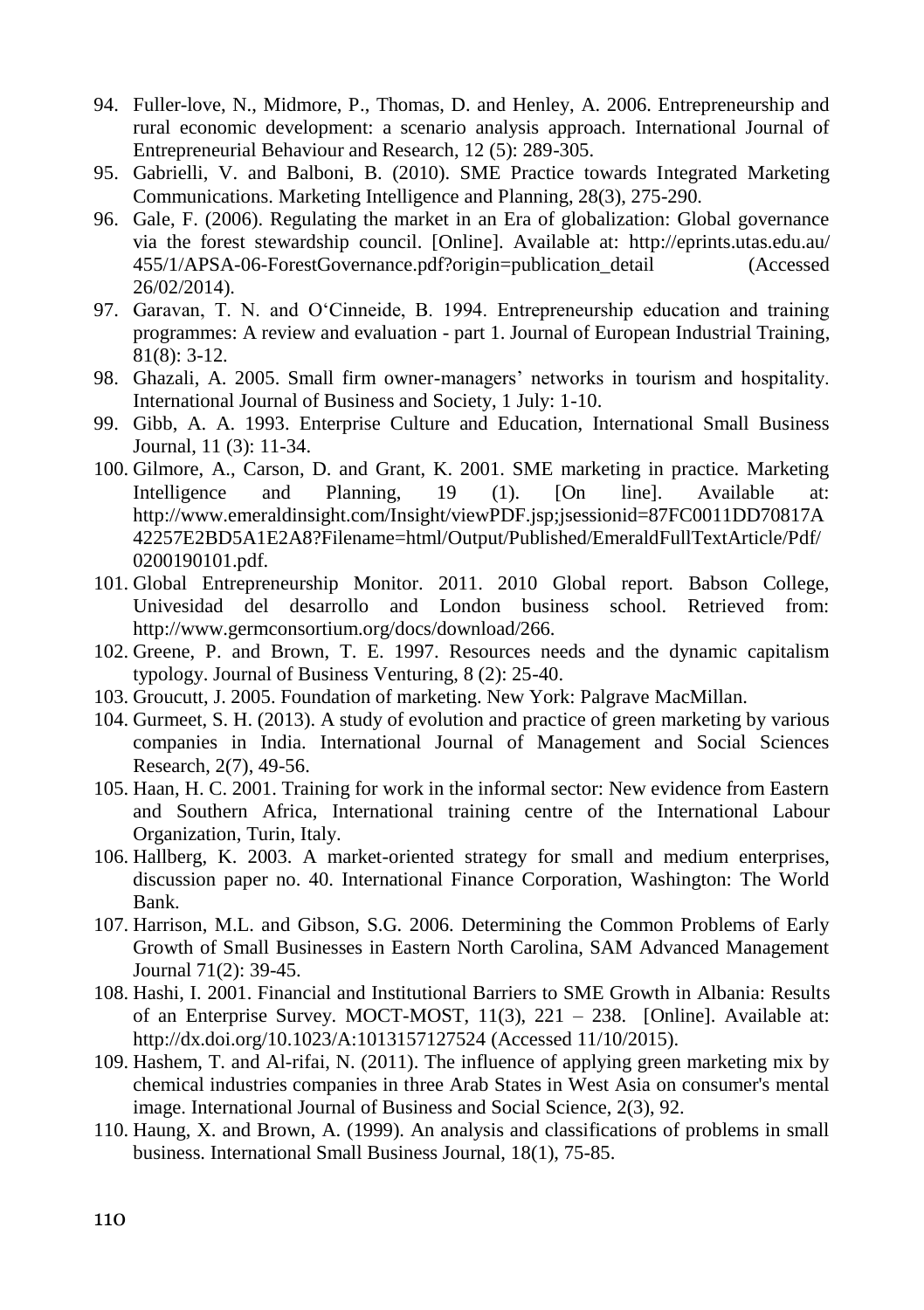- 111. He, S. (2011). The influential factors on internationalization of the SMEs in China: on Wenzhou's shoe industry and policy implications Research in world economy, 2(1).
- 112. Hendricks, L. 2005. South Africa Women Entrepreneurs: a burgeoning force in our economy a special report 2005. [On line]. Available at: http://www.dti.gov.za/sawen/SAWENreport2.pdf. (15/06/2010).
- 113. Herbig, P. and Dunphy, S. (1998) .Culture and innovation, Cross cultural management: An International Journal, 5 (4).
- 114. Horne, R. E. (2009). Limits to be labels: The role of eco-labels in the assessment of product sustainability and routes to sustainable consumption. International of consumer studies, 33(6), 175-182.
- 115. Hisrich, R. D. and Peter, M. P. 1998. Entrepreneurship. 4th edition. New York: Irwin/McGraw-Hill.
- 116. Humphreys, D. (2008). The Politics of 'Avoided Deforestation': Historical Context and Contemporary Issues. International Forestry Review, 10(3), 433-442.
- 117. Hutto, C.J.Trewhitt, E and Briscoe, E. (2011). Closing the Micro Macro Divide in Modeling Technology Adoption Georgia Tech Research Institute Atlanta, GA.
- 118. Igbaekemen, G. O. (2014). Marketing intelligence as a strategic tool for competitive edge. British Journal of Marketing Studies, 2(5), 17-34.
- 119. Iravania, M. R., Zadehb, M. S., Foroziac, A., Shafaruddind, N. and Mahroeiane, H. (2012). Study of Factors Affecting Young Consumers to Choose Green Products. Journal of Basic and Applied Scientific Research, 2(6), 5534-5544.
- 120. Irura, N.S. and Munjiru, M.M. 2013. Technology Adoption and the Banking Agency in Rural Kenya, Journal of Sociological Research, 4 (1).
- 121. Isaacs, E., Visser, K Friedrich, C. and Brijlal, P.2007. Entrepreneurship education and training at the Further Education and Training (FET) level in South Africa. South African Journal of Education, 27:613–629.
- 122. Ishengoma, E. K. and Kappel, R. 2008. Business constraints and growth potential of micro and small manufacturing enterprises in Uganda. [On line]. Available at: www.giga-hamburg.de/workingpaper. (Accessed 3/07/2009).
- 123. Jansson, T. and Sedaga, S. 2000. Formalizing small businesses- the case of Colombia. Small Enterprise development. An international Journal of Microfinance and Business Development, 11 (3): 4-15.
- 124. Johari, H. 2012. The Role of Small and Medium Enterprises (SMEs) in the Country's Economic Development. Journal of Basic and Applied Scientific Research, 2(10):10279-10287.
- 125. Johnson, J. D. and Rasker, R. 1995. The role of economic and quality of life values in rural business location. Journal of Rural Studies, 11 (4): 405.
- 126. Juwaheer, T. D., Pudarah, S. and Noyaux, M. M. E. (2012). Analysing the impact of green marketing strategies on consumer purchasing patterns in Mauritius. World Journal of Entrepreneurship, Management and Sustainable Development, 8(1), 36-59.
- 127. Kadans, J.1992. Corporate responsibility entrepreneurship: A youth insight. Washington: AIESEC International.
- 128. Kassinis, G. and Vafeas, N. (2006). Stakeholder pressures and environmental performance. Academy of Management Journal, 49(5), 145–159.
- 129. Ken, H. T., Nguyen, T. M. and Ping, H. 2007. The effects of entrepreneurial orientation and marketing information on the performance of SMEs, Journal of Business Venturing, 22 (4): 592-611.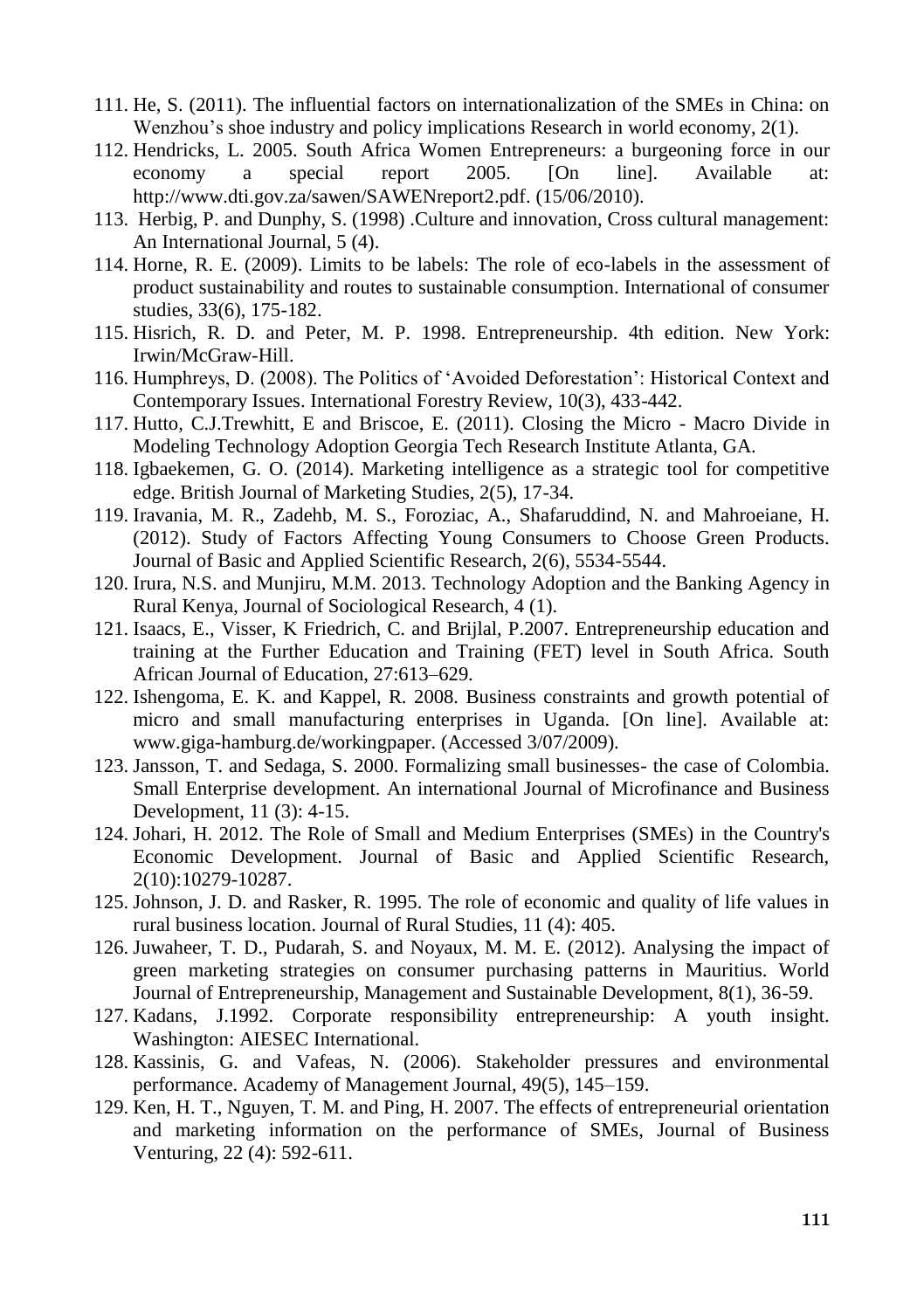- 130. Kenneth, W.M., Rebecca. N. and Eunice M. A. (2012). Factors Affecting Adoption of Electronic Commerce among Small Medium Enterprises in Kenya: Survey of Tour and Travel Firms in Nairobi, International Journal of Business, Humanities and Technology, 2 (4).
- 131. Kew, J. and Macquet, J. 2002. Profiling South Africa's township entrepreneurs in order to offer targeted business support. Cape Town: Centre for innovation and entrepreneurship. University of Cape Town: Graduate school of business.
- 132. Khumalo, G. 1994. Fragile foundation: prospects for black building contractors. Research report no 37. Development policy series. Johannesburg: Centre for Policy **Studies**
- 133. Kinda, T. and Loening, J. L. 2008. Small enterprise growth and the rural investment climate: evidence from Tanzania. [On line]. Available at: www.worldbank.org/servlet/WDSContentServer/WDSP/IB/2008/07/23/000158349\_20 0807230930 55/Rendere/PDF/wps4675.pdf. (Accessed 28/06/2009).
- 134. Kinoti, M. M. (2011). Green marketing Intervention Strategies and Sustainable Development: A Conceptual Paper. International Journal of Business and Social Science, 2(23), 263.
- 135. Kirubi, C., Jacobson, A., Kammen, D. M. and Mills, A. 2008. Community-Based Electric Micro-Grids Can Contribute to Rural Development: Evidence from Kenya. World Development, 37(7): 1208-1222.
- 136. Kleindorfer, P. R., Singhal, K. and Wassenhove, L. N. V. (2005). Sustainable operations management. Production and Operations Management, 14(4), 482–492.
- 137. Kontic, I. (2010). Greening the marketing mix: A case study of the Rockwool Group. [Online]. Available at: http://www.diva-portal.org/smash/get/diva2:329044/ FULLTEXT01.pdf. (Accessed 18/03/2014).
- 138. Kotkar, M., Itankar, S., Ghodghate, N. and Rewatkar, S. (2013). Effective Utilization of Marketing Communication Channel by FMCG Retailers of Rural India, International Journal of Application or Innovation in Engineering and Management (IJAIEM): Special Issue for National Conference on Recent Advances in Technology and Management for Integrated Growth 2013 (RATMIG 2013.
- 139. Kotler, P. (2000). Marketing management analysis, Planning, implementation and control, 9th edition, prentice hall. INC.
- 140. Kotler, P. (2005). Marketing management (13th edition), Harvard business review, Prentice Hall.
- 141. Kristainsen, S. 2007. Entry barriers in rural business: The case of egg production in Eastern Indonesia. Journal of Entrepreneurship, 16 (1): 53-76.
- 142. KwaZulu-Natal: Top Business Portfolio. 2008/9. Agriculture and Environmental Affairs.  $10^{th}$  edition.
- 143. Labuschagne, L. and Van Niekerk, L. The peculium model: Information security risk management the South African SMME. [On line]. Available at: http://icsa.cs.up.ac.za/issa/2006/Proceedings/Full/12-Paper.pdf. (Accessed 25/07/2008).
- 144. Ladzani, W.M. and van Vuuren, J. J. 2002. Entrepreneurship training for emerging SMEs in South Africa. Journal of Small Business Management, 40 (2): 154-161.
- 145. Laljit, C.R. 2006. The business strategy development among SMMEs in the KwaZulu Natal clothing manufacturing sector. Unpublished MBA dissertation. Business studies unit. Faculty of Commerce Durban University of Technology in the faculty of commerce.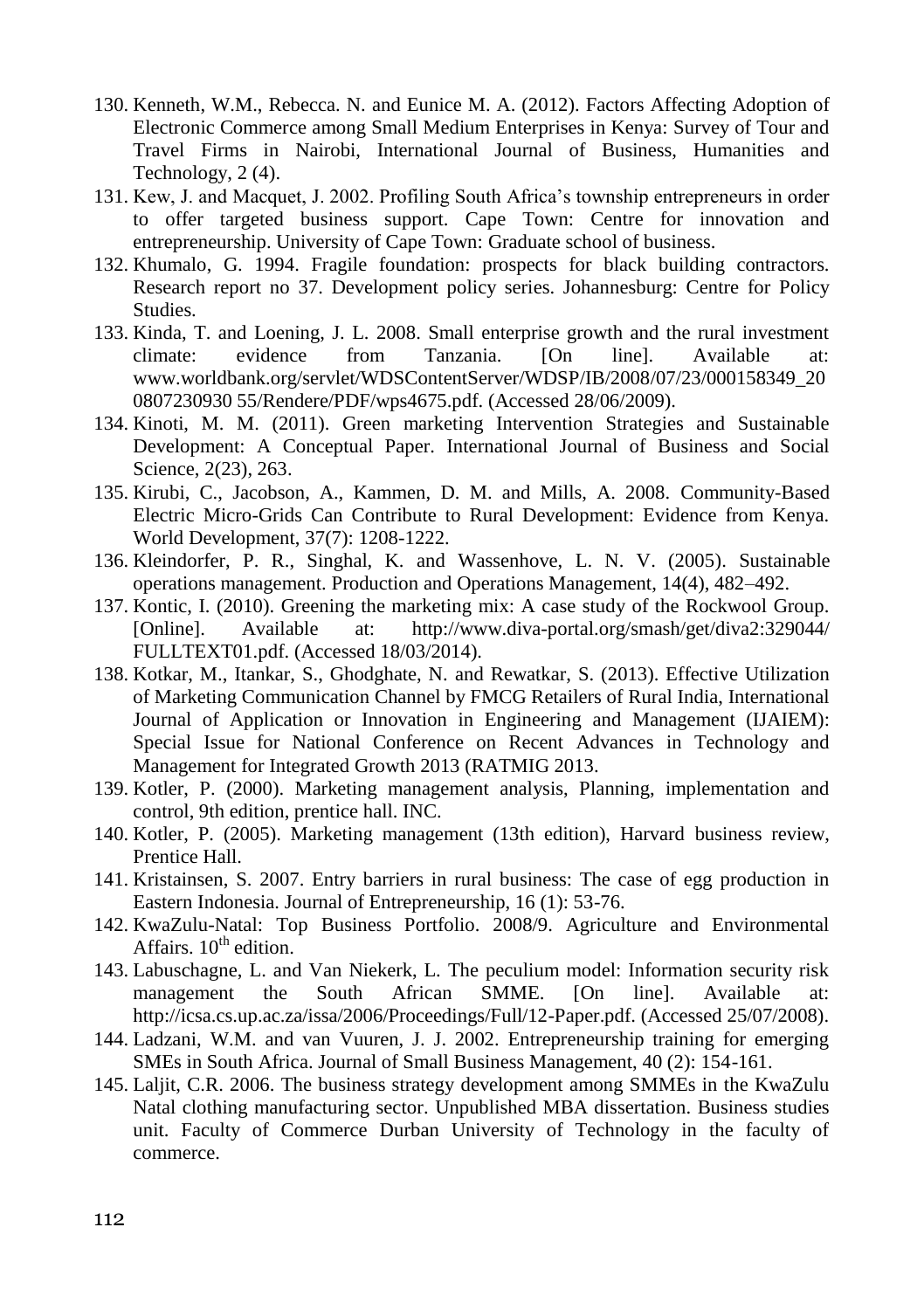- 146. Liedholm, C. and Mead, D. C. 1999. Small enterprises and economic development: The dynamics of micro and small enterprises. New York: Routledge.
- 147. Lee, H, Donna, K. J. L and Sunghun, L (2012). SME Survival: The impact of internationalization, technology resources, and alliances.
- 148. Journal of small business management, 50 (1): 1-19, 2012.
- 149. Lee, H. and Park, S. (2013). Environmental orientation in going green: A qualitative approach to consumer psychology and sociocultural factors on green consumption. Journal of global scholars of marketing science: Bridging Asia and the world, 23(3),  $245 - 262.$
- 150. Lekhanya, L. M. and Mason, R. B. (2013). The use of marketing strategies by small, medium and micro enterprises in rural KwaZulu-Natal.
- 151. South African journal of entrepreneurship and small business management, 6: 39 -56.
- 152. Le Roux, F. 2010. The applicability of the third king report on corporate governance to small and medium enterprises. Unpublished Masters of Business Administration at the University of Stellenbosch, [online]. http://scholar.sun.ac.za/handle/10019.1/1017.
- 153. Lewis, J. D. 2001. Policies to promote growth and employment in South Africa. [On line]. Available at: http://www.tips.org.za/f2001/lewis.pdf. (Accessed 23/01/2007).
- 154. Lotz, O. and Marais, L. 2007. Manufacturing enterprises and marketing planning in a mining area of the North West Province, South Africa: lessons for local business support centres. Development Southern Africa, 24 (5): 693-706.
- 155. Macleod, G. and Terblanche, B. 2007. Starting you own business: in South Africa. 10th edition. Cape Town: Oxford.
- 156. Mahmood, S. 2014. Corporate Governance and Business Ethics for SMEs in Developing Countries: Challenges and Way Forward. [Online]. Retrieved from: http://www.kantakji.com/media/3334/w111.pdf.
- 157. Makgoe, P. 2008. Government procurement policy and SMME development-successes and challenges. [On line]. Available at: http://www.treasury.fs.gov.za/downloads/ Documents/MEC%20Lecture%20UFS%20MBA%20government%20procurement%20 towards%20SMMEl%20final.pdf. (Accessed 12/07/2009).
- 158. Makombeshamu, O. T. 2001. Zimbabwean small, medium and micro enterprises 'access to finance: An exploratory survey. Unpublished Masters of business administration dissertation, Thames Valley University, London.
- 159. Mapheto, L. M., Oni, O. A. and Matza, T. (2014). The Utilisation of Integrated Marketing Communication Strategies by Small Retailers in Mankweng, South Africa. Mediterranean Journal of Social Sciences, MCSER Publishing, Rome-Italy, 5(15), 111.
- 160. Mariotti, S. 2007. Entrepreneurship: Starting and operating a small business. Upper Saddle River, New Jersey: Pearson Education.
- 161. Mason, R. B. 2004. An investigation into how marketers cope with an environment of high complexity turbulence, with special reference to the South African environment. Unpublished PhD Thesis, Rhodes University, Grahamstown. [On line]. Available at: http://eprints.ru.ac.za/perl/search/simple?meta=mason%2C+R+andfull=and\_action\_sea rch=Searchand\_order=bytitleandbasic\_srchtype=ALLand\_satisfyall=ALL. (Accessed 27/07/2009).
- 162. Matzler, K., E. Schwarz, N. Deutinger and R. Harms, 2008. Relationship between transformational leadership. Product innovation and performance in SMEs. Journal of Small Business and Entrepreneurship, 21(2): 139-152.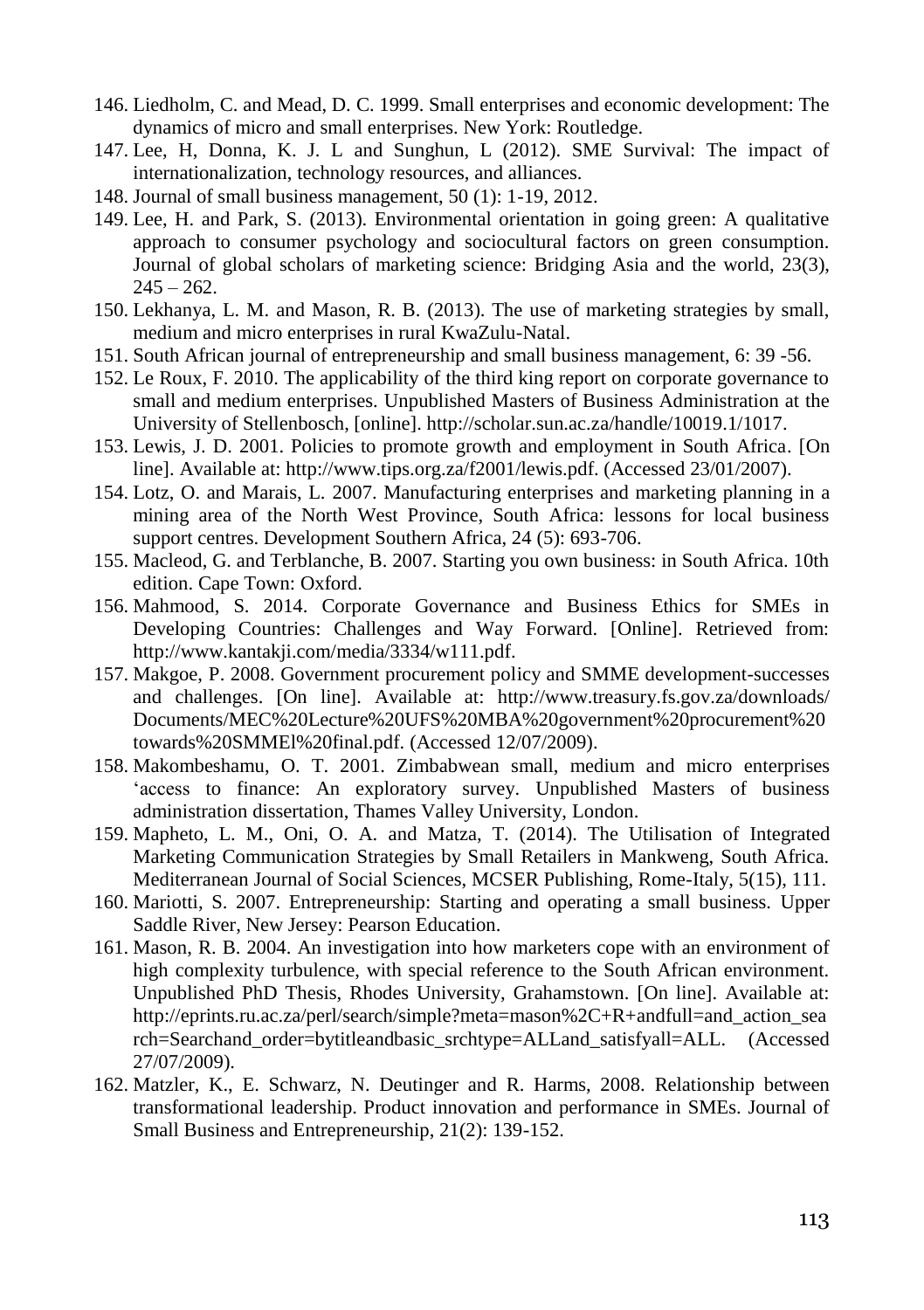- 163. McDonough, P. and Commins, P. 2000. The promotion and marketing of quality products from disadvantaged rural areas. [On line]. Available at: http://www.teagas.ie/research/reports/ruraldevelopment/4485/eopr-4485.pdf. (Accessed on 10/11/2006).
- 164. Mdletshe, C. 2008. Results continue to be poor in rural areas. Soweto, KZN Education, Wednesday, December 31.
- 165. Mensah, S. 2004.A Review of SME Financing Schemes in Ghana. UNIDO Regional Workshop of Financing Small and Medium Scale Enterprises, Accra- Ghana, 15 – 16 March.
- 166. Mezher, T., El-Saouda, R., Nasrallah, W. and Al-Ajam, M. 2008. Entrepreneurship in Labanon: a model for successes and failure. International Journal of Arab Culture, Management and Sustainable Development, 1 (1): 34-52.
- 167. Mishra, P. and Sharma, P. (2010). Green marketing in India: emerging opportunities and challenges. Journal of Engineering, Science and Management Education, 3, 9-14.
- 168. Mitchell, S. and Clark, D. (1999). Business adoption of information and communications technologies in the two-tier rural economy: some evidence from the South Midlands. Journal of Rural Studies, 15: 447-455.
- 169. Mohamad, A.A.S and Rasli, Amran, R. 2013. Leadership Styles and Entrepreneurial Orientations on Technology Based SMEs Performance in Malaysia. [Online]. Retrieved from: http://connection.ebscohost.com/c/articles/87746755/leadership-stylesentrepreneurial-orientations-technology-based-smes-performance-malaysia (Accessed 08/10/2014).
- 170. Mohammadsaid, S. and Freihat, S. (2012). The role of marketing information system in marketing decision-making in Jordanian shareholding medicines production companies. http://www.arpapress.com/volumes/vol11issue2/ijrras\_11\_2\_18.pdf (Accessed 19/08/2014).
- 171. Monk, R. 2002. Why small business fail. Business failures—Canada: Small business-Canada. CMA Management, 74 (6): 12.
- 172. Moore, D. 1998. Networking Keeps Entrepreneurs Afloat. Published in the Carleston Post and Couriers Business Major, business review section, dated 29 June.
- 173. Muritala, T, Awolaja, A. and Bako, Y. (2012). Impact of small and medium enterprises on economic growth and development. American journal of business and management, 1: 18–22.
- 174. Naimi, L.L. and Mark, F.R. (2010). The Unintended Consequences of Technological Innovation: Bluetooth Technology and Cultural Change, http://www.internetjournals.net/journals/tir/2010/July/Paper%2002.pdf.
- 175. Ndabeni, L. 2005. Strategies for growth: The supportive role of technology incubators in small enterprise development. [On line]. Available at: http://www.globelics2005africa.org.za/papers/p0034/Globelics2005Ndabeni.pdf. (Accessed 30/10/2008).
- 176. Ndabeni. L. 2006. Small Medium and Micro Enterprise Development and Local Economic Development Planning in Rural Localities of South Africa. [On line]. Avalaible at: http://www.ruralfuturesconference.org/2006/Ndabeni.pdf. (Accessed 5/12/2008).
- 177. Ndenze, B. (2012). Affordable broadband on cards for rural SA. Retrieved from: http://www.iol.co.za/news/south-africa/westerncape/affordable-broadband-on-cards for-rural-sa-1.1215153#.U5mvi\_mSxic (Accessed 12/06/2014).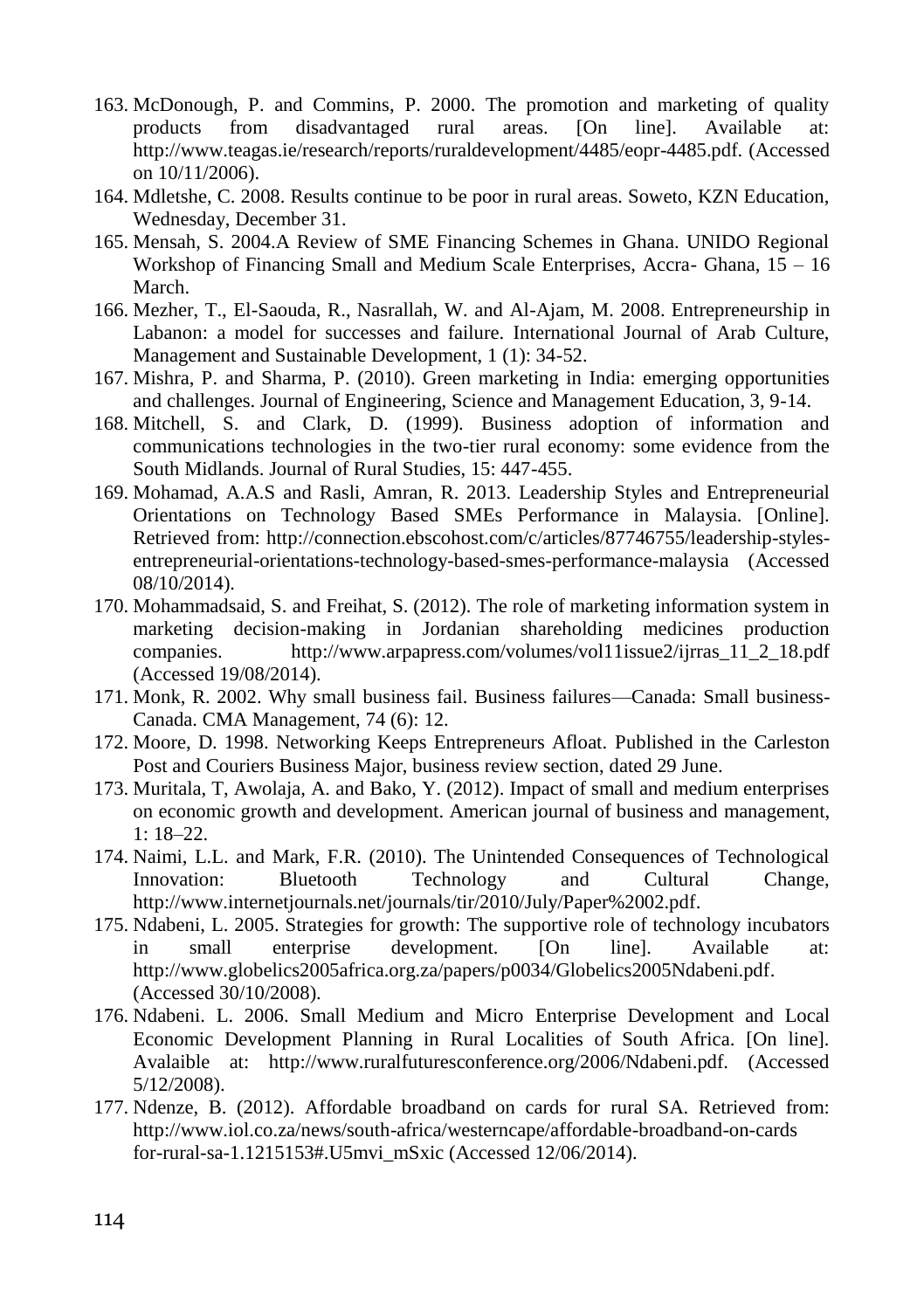- 178. Nidheesh, K. B. 2008. Rural women's empowerment is the best strategy for poverty eradication in rural areas. International Journal of Rural Studies, 15 (2): 1-3.
- 179. Nieman, G. 2001. Training entrepreneurs and small business enterprises in South Africa: a situational analysis. Education and Training, 43 (8/9): 455.
- 180. Nieman, G., Hough, J. and Nieuwenhuizen, C. 2003. Entrepreneurship: A South Africa Perspective. Pretoria: Van Schaik.
- 181. Nwankwo, S. and Gbadamosi, A. (2011). Entrepreneurship Marketing Principles and Practice of SME Marketing. Oxfordshire: Routledge.
- 182. O'Connor, J. and Galvin, E. 1997. Marketing and Information Technology: The strategy, application and implementation of IT in marketing, London: Pitman Publishing.
- 183. Odunlami, I. and Ofoegbu, O. E. (2011). Effect of Marketing Communication in Promoting Organisational Sales. A Case Study of Sunshine Company. Journal of Emerging Trends in Economics and Management Sciences, 2(5), 408-412.
- 184. Okpukpara, B. 2009. Strategies for effective loan delivery to small-scale enterprises in rural Nigeria. Journal of Development and Agricultural Economics, 1 (2): 41-48.
- 185. Ostgaard, A. and Birley, S. 1996. New venture growth and personal networks. Journal of Business Research, 36 (1): 37-50.
- 186. Oseh, C. K. (2013). Factors associated with internationalization of small and medium enterprises in Thika town, Kenya. European journal of management sciences and economics, 1(3): 128-136.
- 187. Ottman, J. A., Stafford, E. R. and Hartman, C. L. (2006). Avoiding Green Marketing Myopia: Ways to Improve Consumer Appeal for Environmentally Preferable Products, Environment. Science and Policy for Sustainable Development, 48 (5), 22-36.
- 188. Peattie, K. and Crane, A. (2005). Green marketing: legend, myth, farces or prophesies? Qualitative Market Research. An International Journal, 8(4), 357 – 370.
- 189. Pai, J.C. and Tu, F.M. 2011. The acceptance and use of customer relationship management (CRM) systems: An empirical study of distribution service industry in Taiwan. Expert Systems with Applications, 38 (1).
- 190. Pandya, V. 2012. Comparative analysis of development of SMEs in developed and developing countries. [Online]. Available at http://www.researchgate.net/publication/ 266594413 Comparative analysis of development of SMEs in developed and dev eloping\_countries (Accessed 23/09/2015).
- 191. Pelbam, A. M. 2000. Market orientation and other potential influences on performance in small and medium-sized manufacturing firms. Journal of Small Business Management, 38 (1): 48.
- 192. Peterson, M.F., Hart, P. and Bagchi, K. (2003). National Culture and Information Technology Product Adoption. Retrieved from: papers.synthasite.com/resources/ CultureJGITM.doc
- 193. Peres, M, Muller, E. and Mahajan, V. (2010) Innovation diffusion and new product growth models: A critical review and research directions, International Journal of Research in Marketing, Volume 27, Issue 2, June 2010, Pages 91–106.
- 194. Perret, S. 2004. Matching policies on rural development and local governance in South Africa: recent history, principles, and current challenges. Paper presented at the workshop on Local Governance and Rural Developmentl, organized jointly by GTZ and the University of Pretoria, Post Graduate School for Agriculture and Rural Areas.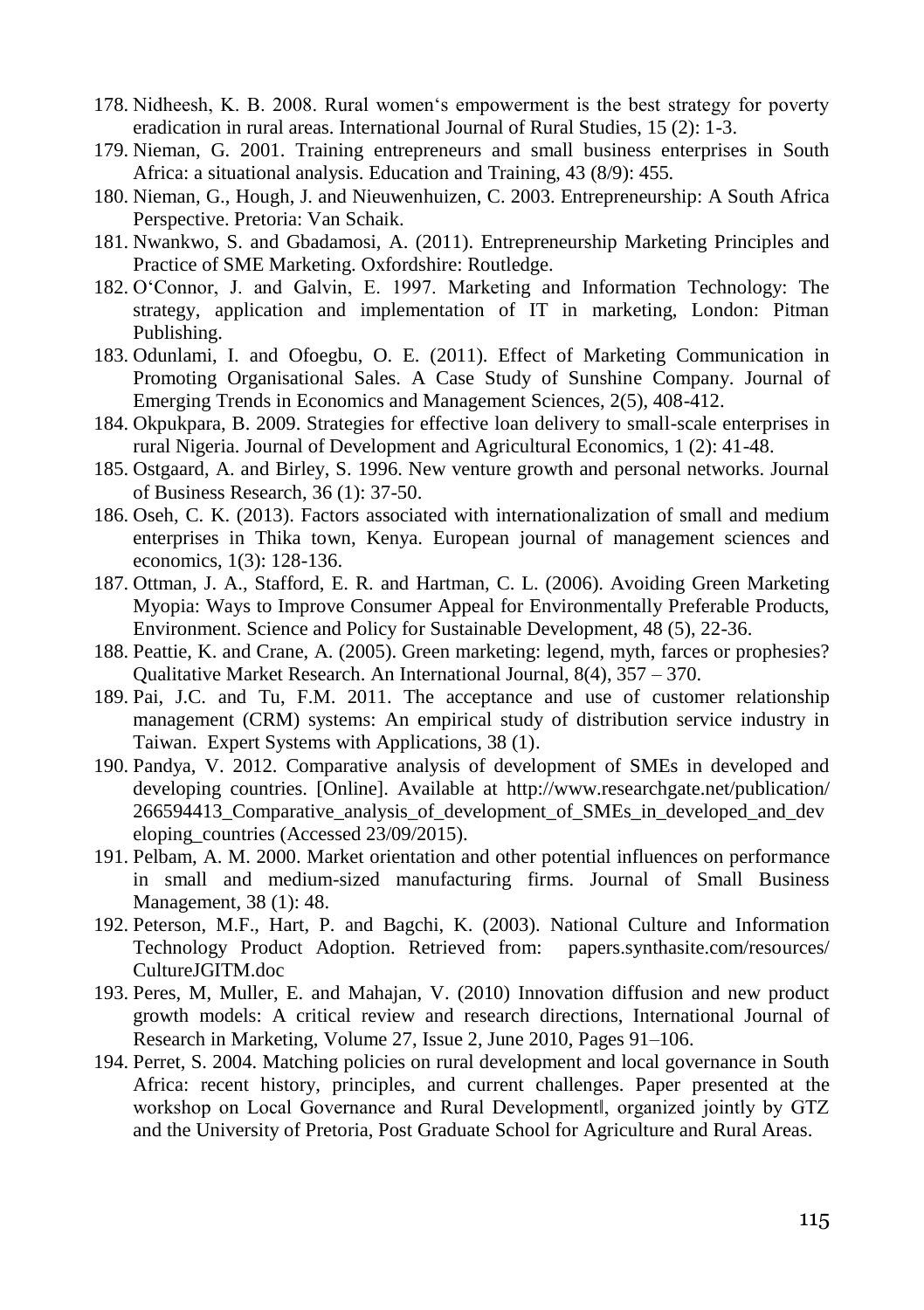- 195. Pissarides, F. 1999. Is lack of funds the main obstacle to growth? ebrd's experience with small-and medium-sized businesses in central and Eastern Europe. Journal of Business Venturing, 14 (5-6): 519-539.
- 196. Polonsky, M. J. (1994). An introduction to green marketing. Electronic green Journal, 1(2), 1.
- 197. Prakash, A. (2002). Green marketing, public policy and managerial strategies. Business Strategy and the Environment, 11, 285-297.
- 198. Ras, P. and Pretorius, M. 2007. An entrepreneurial education model for the Namibian higher education system. Acta Commercii, 7: 327-336.
- 199. Reid, S. 1987. Designing management education and training programs for service firm entrepreneurs, Journal of Small Business Management, 25 (1): 51-60.
- 200. Reijonen, H. and Laukkanen, T. (2010). Customer relationship oriented marketing practices in SMEs. Marketing Intelligence and Planning, 28(2), 115 – 136.
- 201. Richardson, D. (1999). The Internet and rural development. Retrieved from: http://www.fao.org/sd/Cddirect/CDre0041.htm (Accessed 12/06/2014).
- 202. Robert, L. H. 2007. Operational management and operations strategies: an SME perspective. International Journal of Procurement Management, 1 (1-2): 180-209.
- 203. Roberts, C. and Spurge, V. (2014). A comparative study of broadband technology in rural areas: The availability and use by small office occupiers and the effectiveness of use for e-commerce. Retrieved from: http://www.prres.net/papers/Spurge\_Broadband \_Technology\_An\_Appraisal\_Of\_Th\_Availability.Pdf (Accessed 13/06/2014).
- 204. Rogerson, C. M. 2007. Small enterprise development in South Africa lagging regions: The case of Mpumalanga province, URBAN FORUM, 18 (1): 62-3.
- 205. Rogerson, C. M. 2008. Consolidating local economic development in post-apartheid South Africa. Urban Forum, 19 (3): 307-328.
- 206. Romanian Commercial Bank. 2008. Bank lending to small and medium sized enterprises in rural areas; an analysis of supply and demand. [On line]. Available at: ftp://ftp.fao.org/docrep/fao/008/af102e/af102e01.pdf. (Accessed 12/04/2008).
- 207. Romer, P (1986). Increasing Returns and Long Run Growth. Journal of Political Economy, 94 (5).
- 208. Ross, P., McGowan, C. G. and Styger, L. E. J. (2012). A Comparison of Theory and Practice in Market Intelligence Gathering for Australian Micro-Businesses and SMEs, [Online].Available at: http://papers.ssrn.com/sol3/papers.cfm?abstract\_id=2253691 (Accessed 19/08/2014).
- 209. Ryan, J. D., Ray, R. J. and Hiduke, G. P. 1999. Small business: an entrepreneur's plan. 5th edition. Fort Worth: The Dryden Press.
- 210. Saad, L. (2009). Did Hollywood's Glare heat up public concern about Global warming? Gallup news service. [Online]. Available at: http://www.gallup.com/poll/26932/did-hollywoods-glare-heat-public-concern-aboutglobal-warming.aspx. (Accessed 19/04/2014).
- 211. Saffu, K. Walker, J. H. and Hinson, R. 2008. Strategic value and electronic commerce adoption among small and medium-sized enterprises in a transitional economy. Journal of Business and Industrial Marketing, 23 (6): 395-404.
- 212. Salo, J., Sinisalo, J. and Karjaluoto, H. 2008. Intentionally developed business network for mobile marketing: a case study from Finland. Journal of Business and Industrial Marketing, 23 (7): 497-506.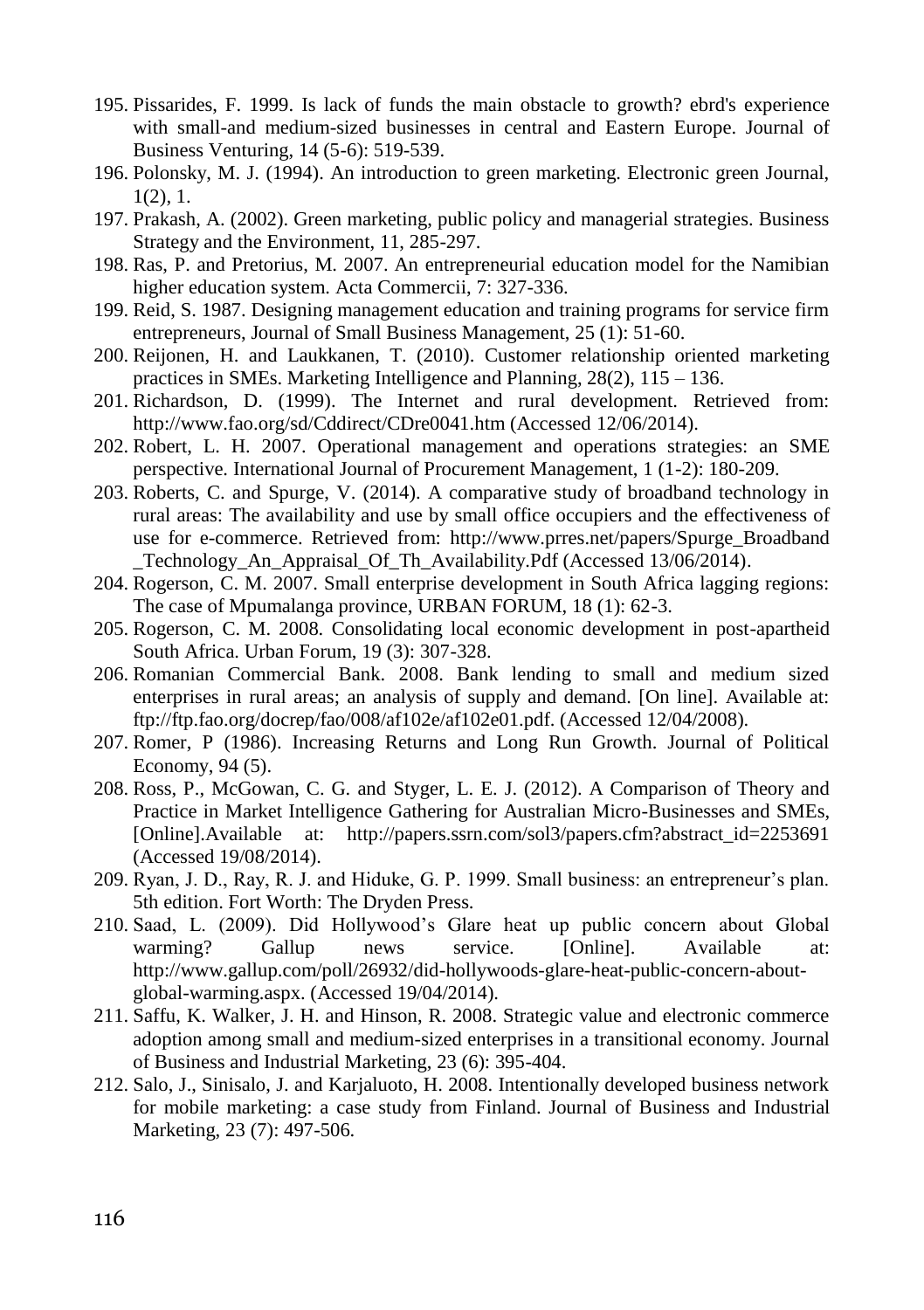- 213. Saxena, R. and Khandelwal, P. K. (2010), 'Sustainable development through green marketing: The industry perspective. The International Journal of Environmental, Cultural, Economic and Social Sustainability, 6(5), 59-79.
- 214. Schiffman, L.G. and Kanuk, L.L. 2010. Consumer behaviour, 10th edition, Pearson.
- 215. Shakir, M and Shen, K. (2009). The role of espoused national cultural values in Facebook adoption: a replication with Arabic sample. International conference on Electronic Business, Chinese University of Hong Kong.
- 216. Shrikanth, R. and Raju, D. (2012). Contemporary green marketing brief reference to Indian scenario. International Journal of Social Sciences and Interdisciplinary Research,  $1(1)$ ,  $26 - 39$ .
- 217. Sexton, D. and Bowman-Upton, N. 1991. Entrepreneurship: Creativity and growth. New York: Macmillan.
- 218. Shoham, A., Rose, G. M. and Kropp, F. (2005). Market orientation and performance: a meta- analysis. Marketing Intelligence and Planning, 23(4/5), 435-454.
- 219. Siu, W. and Kirby, D.A. 1998. Approach to small firm marketing: A Critique. European Journal of Marketing, 32 (1/2): 40-60.
- 220. Simpson, M. and Padmore, J. 2005. Marketing in SMEs. [On line]. Available at: http://www.shef.ac.uk/management/research/2005-08.pdf. (Accessed 25/06/2007).
- 221. Skuras, D. 2005. Entrepreneurial human capital accumulation and growth of rural businesses: A four-country survey in mountainous and lagging areas of the European Union. Journal of Rural Studies, 21 (1): 7-79.
- 222. Slimani, T. (2013). Concepts and Tools for Marketing Intelligence Development, http://www.igi-global.com/article/concepts-and-tools-for-marketing-intelligenc development/80173 (Accessed 27/08/2014).
- 223. Solomon, G. 2004. Entrepreneurship and the impact of entrepreneurial orientation training on SMMEs in the South African context: A longitudinal approach, Unpublished Masters Thesis, Department of Management, Faculty of Economic and Management Sciences, University of the Western Cape.
- 224. Smith, K., Lawrence, G. and Richards, C. (2010). Supermarkets' governance of the agri-food supply chain: is the 'corporate-environmental' food regime evident in Australia. International Journal of society of agriculture and food, 17(2), 37.
- 225. Smith, O. (2011). The power of marketing intelligence, [Online]. Available at: http://www.smetimes.in/smetimes/in-depth/2011/May/31/the-power-of-marketing intelligence354533.html (Accessed 18/08/2014).
- 226. Sorensen, E. and Jacob, T. (2007). Theories of Democratic Network Governance. Palgrave Macmillan.
- 227. Spake, D. F., Joseph, M. and Finney, R. Z. 2009. Urban senior citizens and versus rural consumers' view of DIC advertising: A preliminary investigation. Journal of Medical Marketing, 9 (1): 21-28.
- 228. Stam, W. and Elfring, T. 2008. Entrepreneurial orientation and new venture performance: The moderating role of intra-and extra industry social capital. Academy of Management Journal, 51 (1): 97-111.
- 229. Stefanović, I., Milošević, D. and Miletić, S. 2009. Significance and development problems of SME's in contemporary market economy. Serbian Journal of Management, 4 (1): 127–136.
- 230. Stokes, D. 2000. Small business management: A case study approach. 3rdedition. London: Ashford Colour Press.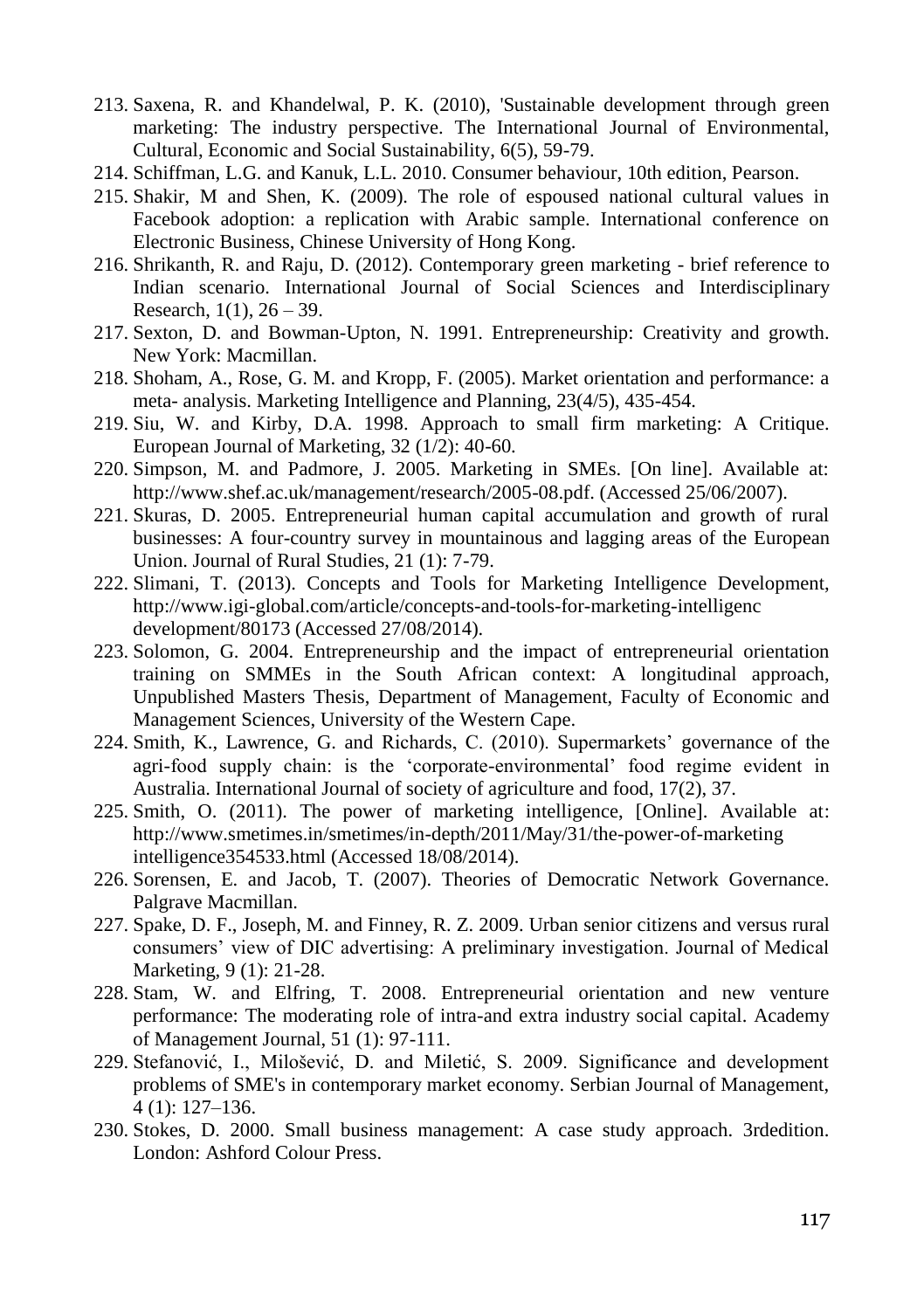- 231. Storey, D. J. 2002. Education, training and development policies and practices in medium-sized companies in the UK: do they really influence firm performance? Omega, International Journal of Management Science, 30: 249-264.
- 232. Storey, D. J. 2003. Exploring the link amongst small firms, between management training and firm performance: a comparison between the UK and other OECD countries. International Journal of Human Resource Management, 15 (1): 19.
- 233. Storey, D. J. 2004. Exploring the link amongst small firms, between management training and firm performance: a comparison between the UK and other OECD countries. International Journal of Human Resource Management, 15 (1): 112-130.
- 234. Straub, D.W. The Effect of Culture on IT Diffusion: E-Mail and FAX in Japan and the U.S. Information Systems Research, 1994 – isr. journal.informs.org.
- 235. Strite, M. (1994) and Karahana, E., (2006) National Cultural Values in Technology Acceptance, MIS Quarterly, 30 (3).
- 236. Struss, J. 2000. Establishment of a New Girls'network. Venture Capital Journal, 8: 40- 42.
- 237. Sun, Y. and Wang, H. 2005. Does Internet access matter for rural industry? A case study of Jiangsu, China. Journal of Rural Studies, 21 (2): 247-258.<br>Suttle. R. (2009). Three Examples of Marketing
- 238. Suttle, R. (2009).Three Examples of Marketing Intelligence. http://smallbusiness.chron.com/three-examples-marketing-intelligence-25483.html (Accessed 27/08/2014).
- 239. Tahirou, Y. A., Jouali, J. and Arwata, S. B. (2013). Identifying factors influencing Moroccan SMEs internationalization. International journal of economics and management 1(3).
- 240. Tesfayohannes, M. 2006. Elements of SMEs policy implementation in Sub-Sahara Africa: The case of Botswana. [On line]. Available at: http://www.ctwcongress.de/ifsam/download/track\_1/pap00520.pdf. (Accessed 24/01/2008).
- 241. Thaddeus, E.O.2011. Entrepreneurship Venturing and Nigeria's Economic Development: The Manufacturing Sector in Focus. International Journal of Business Management and Economic Resources, 2(6):376-381.
- 242. Thakur, K. S. and Gupta, S. (2012). Exploration of Green Shift: Shift from trendy marketing to environmental friendly green marketing. International Journal of Arts and Commerce, 1(7), 1.
- 243. The Sustainable Agricultural Rural Development (SARD) policy. 2007. The Sustainable Agricultural Rural Development (SARD) Initiative Report on the period 2002-2008. [Online]. Available at: https://sustainabledevelopment.un.org/content/ sustdev/csd/csd16/PF/presentations/sard.pdf (Accessed 05/12/2015).
- 244. Todd, P. R. and Javalgi, R. G. (2007). Internationalization of SMEs in India Fostering entrepreneurship by leveraging information technology. International journal of emerging markets, 2 (2): 166-180.
- 245. Tolba, A.H. and Mourad, M. (2013). Individual and cultural factors affecting diffusion of innovation, Journal of International Business and Cultural Studies Retrieved from: http://www.aabri.com/manuscripts/11806.pdf.
- 246. Tsikirayi, M. C. R., Muchenje, B. and Katsidzira, Z. (2012). Impact of integrated marketing communications mix (IMCM) in small to medium enterprises (SMEs) in Zimbabwe as a marketing tool. Research in Business and Economics Journal. [Online]. Available at: http://www.aabri.com/manuscripts/121362.pdf (Accessed 28/04/2015).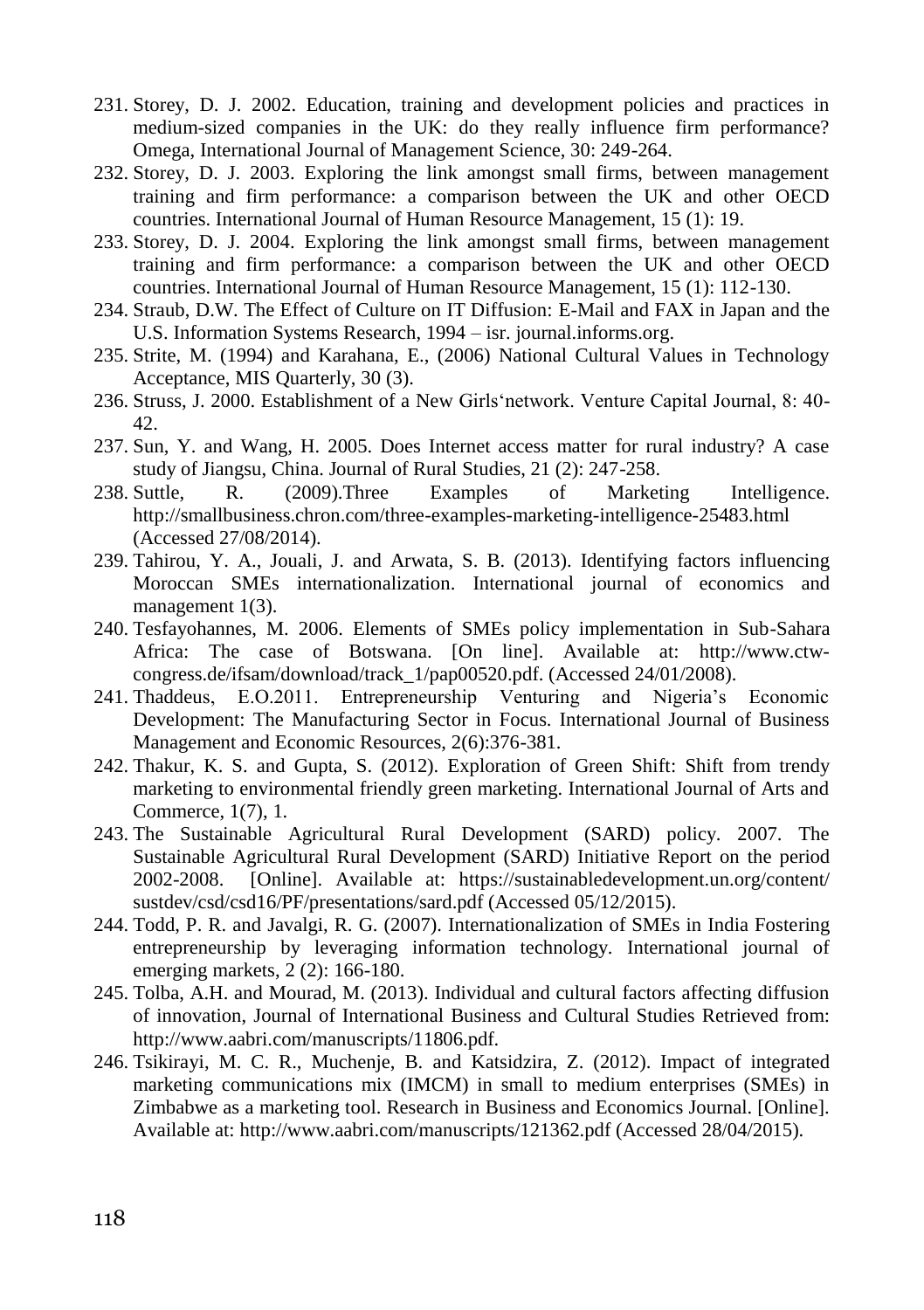- 247. UK- Department for business innovation and skills report. 2012. Leadership and management in the UK - the key to sustainable growth. https://www.gov.uk/ government/uploads/system/uploads/attachment\_data/file/32327/12-923-leadershipmanagement-key-to-sustainable-growth-evidence.pdf.
- 248. Van Auken, H. E., Madrid-Guijarro, A. and Garcia-Perez-de-Lema, D. 2008. Innovation and performance in Spanish manufacturing SMEs. International Journal of Entrepreneurship and Innovation Management, 8 (1): 36 - 56.
- 249. Van Auken, H. E. 2001. Financing small technology-based companies: The relationship between familiarity with capital and ability to price and negotiate investment. Journal of Small Business Management, 39 (3): 240-258.
- 250. Van Eeden, S., Venter, E. and Venter, D. 2002. The use selected sources of nonfinancial assistance by small businesses: A South African perspective. [On line]. Available at: http://www.sbaer.uca.edu/research/2002/IcsB/auth-letter/pdf/018.pdf.
- 251. Van Scheers, L. and Radipere, S. 2008. Gathering perceptions of Soweto small business owners on advertising in black townships in South Africa. Journal for Global Business Advancement, 1 (4): 445-458.
- 252. Van Rijswijck, E. (2013). http://www.mediaclubsouthafrica.com/ index.php?option=com\_contentandview=articleandid=2652:social-media-081111and catid=49:medianewsandItemid=113#ixzz2a3Gws5lm.
- 253. Van Vuuren, J. J. and Groenewald, D. D. 2007. A critical analysis of the influence of start-up factors in small businesses and entrepreneurial ventures in South Africa. [On line]. Available at: http://www.up.ac.za/dspace/bitstream/2263/4288/1/VanVuuren\_ Critical(2007).pdf. (Accessed 15/02/2008).
- 254. Van Wyk, A. and Deegan, W. (2009). Executive Guide to King III, [Online]. Available at: http://www.pwc.co.za/en/king3/ (Accessed 23/01/2014).
- 255. Veltri, N.F., Elgarah, W. (2009). The Role of National Cultural Differences in User Adoption of Social Networking, proceedings of the Southern Association of Information Systems Conference, Charleston, SC.
- 256. Venkatesh, V., Morris, M.G., Davis, G.B. and Davis, F.D. 2003. User Acceptance of Information Technology: Toward a Unified View. MIS Quarterly, 27 (3).
- 257. Venkatesan, V. S. (2001). Market research in Australian SMEs: An empirical study. The Journal of SEAANZ, 9 (2).
- 258. Venter, P. and Van Rensburg, M. (2014).The relationship between marketing intelligence and strategic marketing. SAJEMS NS, 17(4), 440-4.
- 259. Villee, P. A. G. and Curran, M. G. 1999. The 21st century: Meeting the challenges to business education. New Jersey: National business education association.
- 260. Vinturella, J. B. and Erickson, S. M. 2004. Raising entrepreneurial capital. Oxford: Butterworth- Heinemann.
- 261. Wang, J. 2009. Networking in workplace: implications for women's career development. New Directions for Adult and Continuing Education, 122: 33-42.
- 262. Walker, D. C. Jr., Mullins, J. W., Boyd, H. W. Jr. and Larreche, J. C. (2006). Marketing strategy: a decision-focused approach. 5th edition, New York, NY: McGraw-Hill Irwin.
- 263. Wani, M. and Raghavan, V. "Social media as a communication platform: Devising innovative strategic to utilise social media for brand promotions and competitive differentiation," (online). Available at: http://www.bmaindia.com/pdfs/research/ Social%20Media%20as%20a%20communication%20platform .pdf.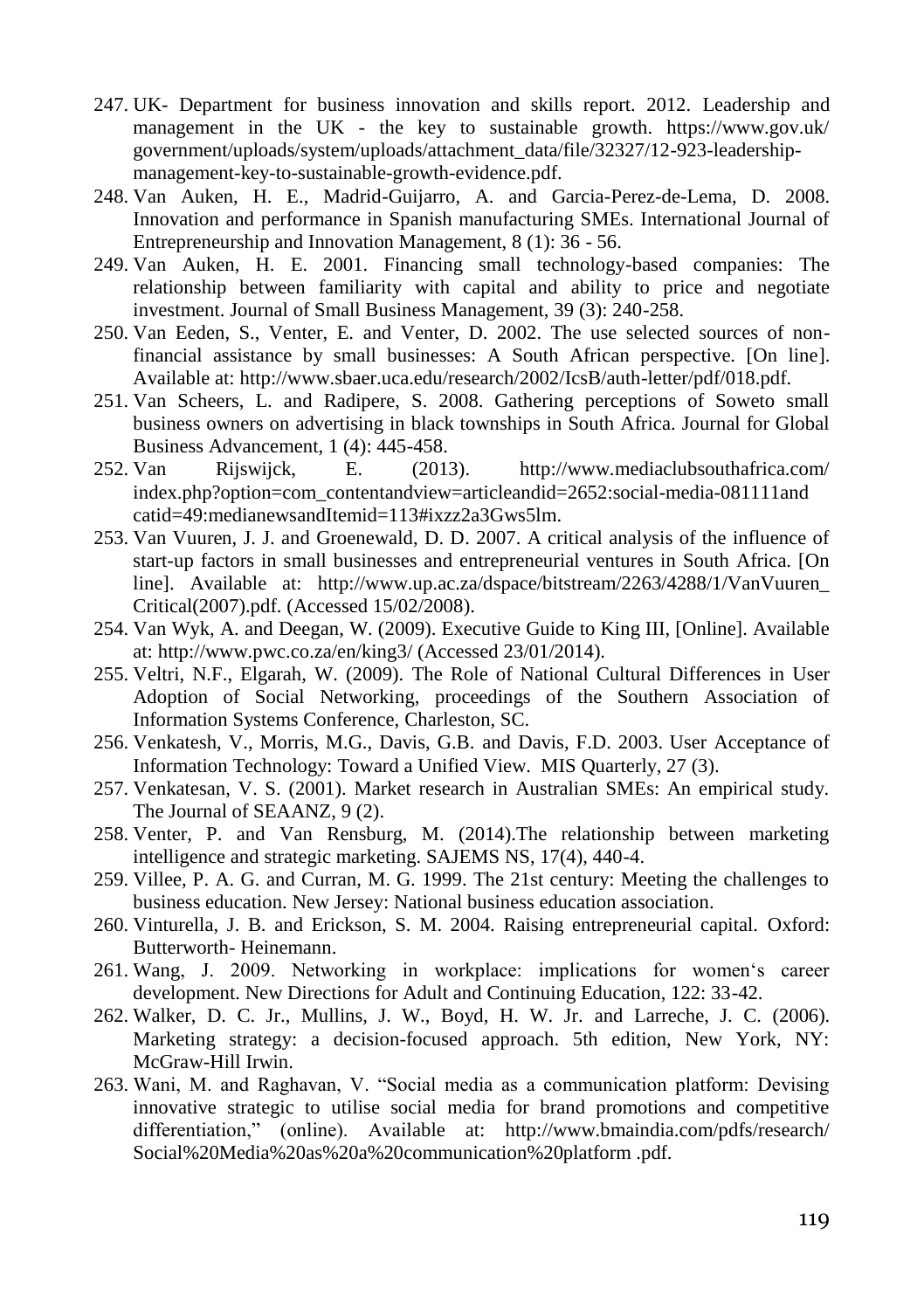- 264. Watson L, M. 2005. Entrepreneurial support for rural small, medium and micro enterprises (smmes) in South Africa. [On line]. Available at: http://161.31.108.27/research/icsb/2005/119.pdf. (Accessed 12/02/2007).
- 265. Williamson, A. (2013). Green Marketing for Eco-Friendly Businesses. [Online]. Available at:http://www.environment.co.za/sustainable-green-business-news/greenmarketing-for-eco-friendly-businesses.html. (Accessed 23/02/2014).
- 266. Wilson, K. (2013). Encouraging the internationalization of SMEs: Chapter 2. http://www.gvpartners.com/web/pdf/Chapter\_2\_Wilson\_FINAL.pdf.
- 267. Wincet, J. and Westerberg, M. 2005. Personal traits of CEOs, inter-firm networking and entrepreneurship in the firms: investigating strategic SME network participants. Journal of Developmental Entrepreneurship, 10 (3): 271-284.
- 268. Woldelul, A. 2004. Marketing strategies: For micro and small enterprises in Ethiopia. [On line]. Available at: http://www.bds-ethiopia.net/marketing.html. (Accessed 06/02/2009).
- 269. Wolfensohn, J. D. 2000. How the World Bank is attacking poverty through small enterprise development and micro finance. Small Enterprise Development, 11 (1): 5-7. World Bank. 2001. Report Number 2, 2001.
- 270. Wong, H. and Merrilees, B. (2005). A brand orientation typology for SMEs: a case research approach. Journal of Product and Brand Management, 14(3), 155 – 162.
- 271. Yasamis, F., Arditi, D. and Mohammadi, J. 2002. Assessing contractor quality performance. Construction Management and Economics, 20: 211-223. Illinois Institute of Technology, Department of Civil and Architectural Engineering, Chicago, USA.
- 272. Yeh, Q. and J.-T. Chang, A. 2007. Proliferation of computers among Taiwanese SMEs. International Journal of Entrepreneurship and Innovation Management, 7 (1): 51 - 73.
- 273. Yurman, D. (1994). Green Technology Markets; Opportunities, Barriers and New Paradigms, [Online]. Available at: http://courses.cs.vt.edu/cs3604/lib/ GreenMachines/Yurman.html. (Accessed 20/01/2014).
- 274. Aboagye‐Otchere, F. and Agbeibor, J. (2012) "The International Financial Reporting Standard for Small and Medium‐sized Entities: Suitability for small businesses in Ghana", Journal of Financial Reporting and Accounting, Vol. 10 Iss: 2, pp.190 – 214.
- 275. O'Neill, R. C. and Rajaram, R. 2008. A needs analysis of financial management and accounting skills in the SME sector in KwaZulu-Natal. accounting skills in the SME sector in KwaZulu-Natal. http://146.230.128.141/jspui/handle/10413/1006.
- 276. Egbide, B., Samuel, F.A. and Samuel, F.O. 2013. Empowering Small and Medium Scale Enterprises in Nigeria: A Key Poverty Alleviation Strategy, International Journal of Business and Management Invention, 2 (5):6-12.
- 277. Aleke, B., Ojiako, U and Wainwright, D.W. (2011) "ICT adoption in developing countries: perspectives from small‐scale agribusinesses", Journal of Enterprise Information Management, Vol. 24 Iss: 1, pp.68 – 84.
- 278. Hosman, L. Fife, E. 2008. International Journal of Media and Cultural Politics, Volume 4, Number 1, 24 January 2008, pp. 51-69(19).
- 279. EDGE Economic Development and Growth in eThekwini, 2013. Focus on SMMEs in eThekwini [Online].Available at: http://www.durban.gov.za/Resource\_Centre/ edge/Documents/SMME's.pdf (Accessed 26/11/2015.
- 280. Bowler A, Dawood MS, Page S (2007). Entrepreneurship and Small business Management. Pretoria: Juta and Co. Ltd.